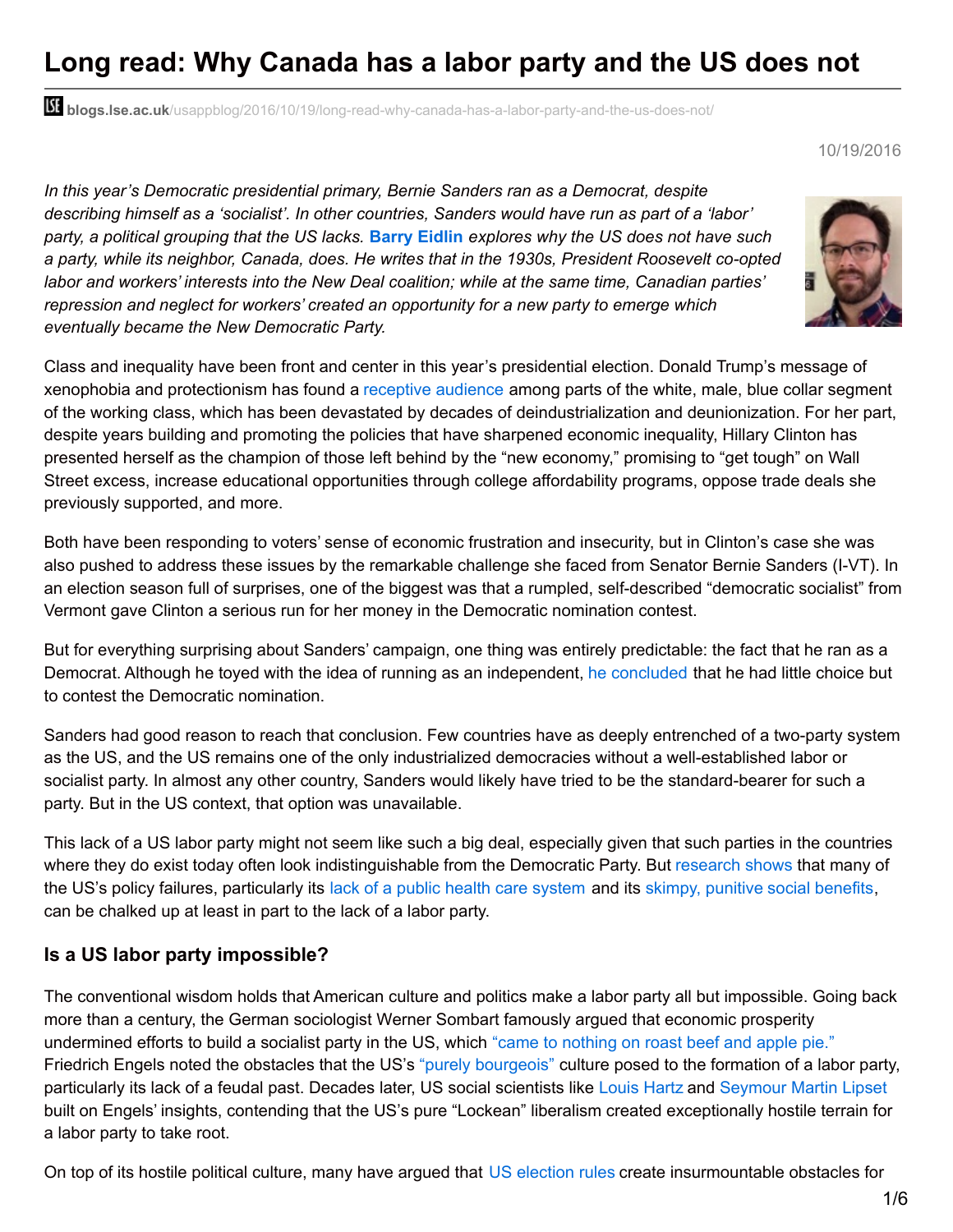labor parties, or any kind of third party for that matter. According to such accounts, "winner-take-all" elections combined with a presidential (as opposed to parliamentary) political system virtually guarantees a two-party system.

#### **Canada and the US: diverging histories**

Historically, it's true that labor parties have faced an uphill battle in the US. But in new [research](http://asr.sagepub.com/content/81/3/488.short) I show that focusing on enduring traits like political culture and election rules misses a big part of the story: prior to the 1930s, there was a much more vibrant independent left party tradition than exists today.

Things get even trickier when we compare what happened in the US to what happened elsewhere. I compared labor party fortunes in the US with those in Canada, its neighbor to the north. Although both countries are socioeconomically similar, Canada differs when it comes to politics: the US famously lacks a labor party, while the New Democratic Party (NDP) is well established in Canada. Compared to the US, scholars have [identified](https://books.google.ca/books?id=PUd7vAlbi_0C&lpg=PP1&pg=PP1#v=onepage&q&f=false) the NDP as a key reason for Canada's relatively lower levels of inequality, stronger labor laws, and more generous social benefits, including its publicly-funded health care system.

Just as the conventional wisdom holds that a labor party is a virtual impossibility in the US, the existence of a labor party in Canada is generally taken for granted. The standard view is that Canada's more collectivist political culture and parliamentary political system created favorable terrain for a labor party to take root. But a look at the historical data tells a different story: despite the seemingly more favorable political terrain, Canadian labor and left parties had at least as hard a time getting off the ground as their US counterparts prior to the 1930s. It was only in the 1930s that we saw a divergence.



**Figure 1 – Independent Left Third Party Vote Shares, US and Canada 1867-2009**

#### **Parties, Politics, and Policy**

Why was there such a stark shift in the 1930s? To figure it out, we need to look at how the ruling parties of the time (Democrats in the US, Liberals and Conservatives in Canada) responded to the worker and farmer protests sparked by the Great Depression.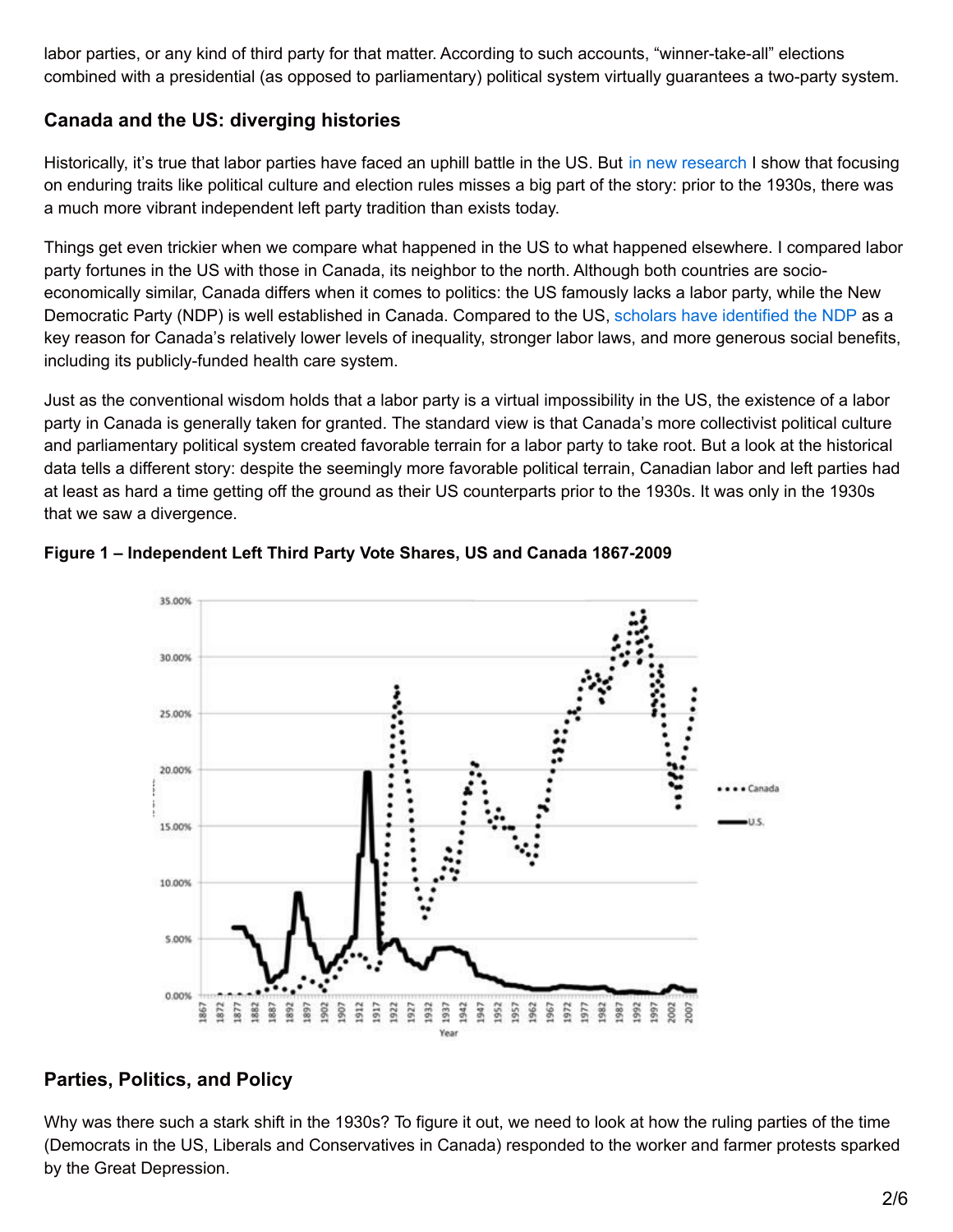In the US, President Roosevelt and the Democrats adopted a co-optive response that absorbed the protests and undercut political challengers. This involved a combination of rhetorical appeals invoking "the forgotten man at the bottom of the economic pyramid," along with policy reforms that simultaneously drew key farmer and labor constituencies to the Democrats, while creating divisions within those constituencies that undermined independent farmer-labor party efforts.

In retrospect, this might seem obvious. But that's because we forget what the Democrats and their political coalition looked like in the 1930s. In 1932, much of the party's leadership was to the *right* of President Hoover (a Republican), criticizing him not for inaction in the face of the Great Depression, but for wasteful deficit spending. Roosevelt represented the more liberal wing of the party, but even he campaigned as a deficit hawk, and made no mention of labor rights during the campaign. As for labor, it did not yet have the kind of institutional commitment to the Democrats that exists today, and workers' party allegiances were governed more by neighborhood, ethnic, or religious ties.



## *Credit: Jim [Bowen](https://www.flickr.com/photos/jamiedfw/) (Flickr, [CC-BY-2.0](https://creativecommons.org/licenses/by/2.0/))*

What changed? First, Roosevelt faced a challenge for the party presidential nomination from former New York Governor, Al Smith, the 1928 nominee. He represented the conservative wing of the party, which was concerned about what they saw as FDR's class-laden "forgotten man" rhetoric. This made the Great Depression and Roosevelt's class rhetoric far more of a campaign issue than he and his supporters had hoped. In the general election against Hoover, his contradictory mix of social welfare liberalism, defense of states' rights, and fiscal austerity won over the electorate, while also creating an opening to bring labor into the Democratic Party tent.

Once in office, FDR's New Deal policies not only reshaped the economy; they reshaped politics. Agricultural policy, which centered around price subsidies and preventing farm foreclosures, largely benefited wealthy large farmers, while placating family farmers and excluding tenant farmers, sharecroppers, and farmworkers. This consolidated a conservative "farm bloc" within the New Deal coalition, while also drawing small farmers, the backbone for agrarian populism, into the Democratic Party.

As for labor, the perceived benefits of the 1935 National Labor Relations Act (NLRA, or Wagner Act) drew unions towards Roosevelt, while his increasingly ambitious ["Second](https://en.wikipedia.org/wiki/Second_New_Deal) New Deal" reforms led business elites to abandon him.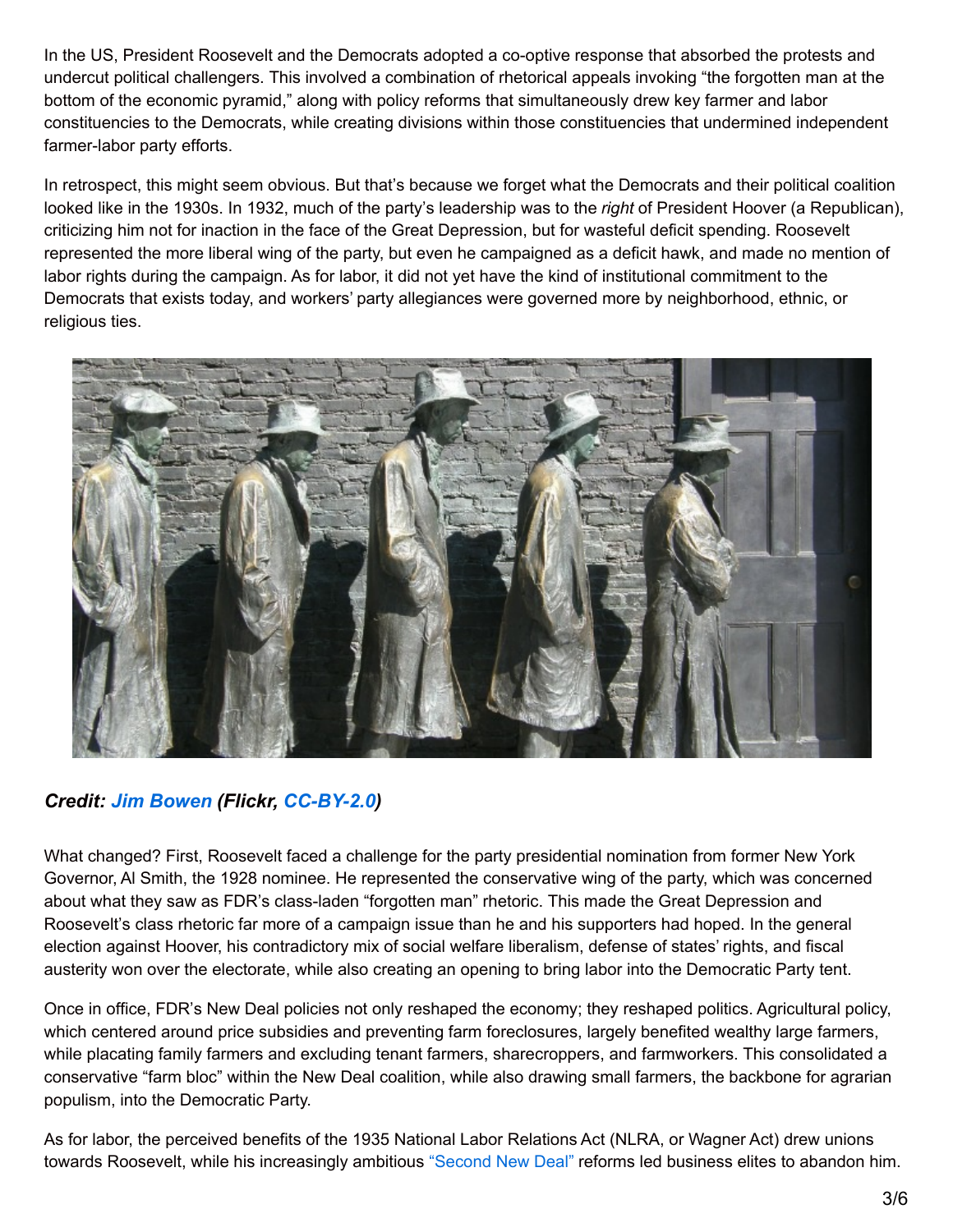Deprived of business support, FDR embraced labor as a key source of funds and votes for his 1936 re-election campaign. Enamored of their newfound influence, union leaders who had previously supported a labor party tempered their position.

Just as the Wagner Act drew potential labor party supporters into the Democratic Party, so too did it undermine independent labor party efforts. It did so by pitting the rival American Federation of Labor (AFL) and Congress of Industrial Organizations (CIO) against each other over the Act's implementation and interpretation. This drew organizational energy away from labor party organizing and sabotaged cross-union political collaboration, particularly at the local level. These divisions solidified the labor–Democrat alliance at a moment in the late 1930s when labor seemed poised to organize for independent class politics. The combination of inter-organizational conflict and resource diversion undermined whatever base might have existed for labor party support. This left the Democrats as the only game in town.

#### **Meanwhile, in Canada…**

Comparing the US with Canada highlights how much parties' political maneuvering and policy offerings mattered for the fate of an independent labor party. There, neither major party grasped the depths of the crisis, and both remained opposed to government intervention in the economy. Their response to farmer and worker protest was not co-optation, but coercion.

Conservative leader R. B. Bennett capitalized on dissatisfaction with incumbent Liberal prime minister William Lyon Mackenzie King to defeat him in the 1930 election, but his victory was not based on promising to solve the country's economic problems. Rather, he ran on a law and order platform, vowing to crush farmer and worker protest under an "iron heel of ruthlessness." Bennett's failure to revive the economy cost him the election in 1935, which returned King's Liberals to office. But even then, King did little to reach out to aggrieved workers and farmers, and continued to tamp down protest.

Thus, whereas US New Deal policies absorbed key constituencies into the Democratic Party while undermining independent political organizing, Canadian ruling parties' policies of repression and neglect of farmers and workers foreclosed the possibility of absorbing them, creating an opening for a new party to emerge: the Cooperative Commonwealth Federation (CCF) precursor to today's NDP.

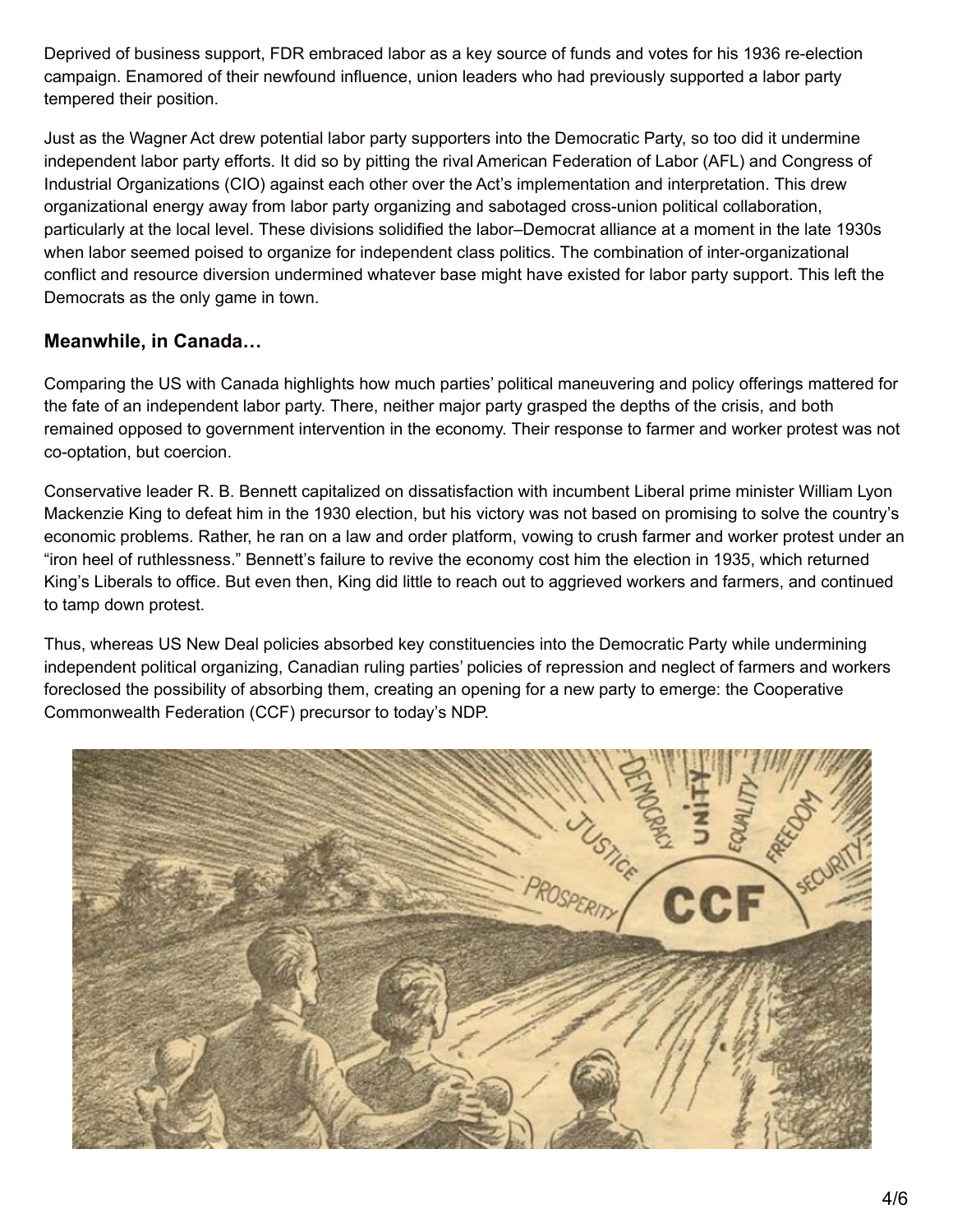## *By The Cooperative Commonwealth Federation [Public domain or Public domain], via Wikimedia Commons*

The problem was that Canadian labor remained divided on the question of its political affiliations. Some sought closer ties to the CCF, while others maintained a non-partisan stance. The non-partisans were aided in their efforts to resist CCF affiliation by supporters of the Communist Party.

World War II brought the question of labor's political affiliations to the fore. Unlike in the United States, where Roosevelt's wartime labor policy successfully absorbed the labor leadership and tightened the labor-Democratic Party alliance, King's wartime labor policy further alienated Canadian labor. He excluded labor representatives from wartime planning agencies, and his efforts at promoting collective bargaining were purely advisory and ignored by employers. Meanwhile, he responded to wartime strikes with increased state repression.

Spiraling class conflict spilled into the political arena, as the CCF surged in industrial Ontario with an impressive showing in the 1943 provincial election. By uniting their agrarian Western base and industrial workers in Ontario, the CCF was now a much more serious threat to the Liberals, and a more viable political option for labor. This prompted labor's non-partisan faction to switch sides, backing a resolution at the 1943 CCL convention recognizing the CCF as the "political arm of labour." Labor's commitment to the CCF allowed it to take root as a viable labor party in Canada.

## **Where's the Party?**

Party systems can seem like immutable facts. It's easy to think that there can only be a two-party system in the US, or that a multi-party system is obvious for Canada. But a look at the history shows that these systems do change. Political options have narrowed considerably in the US since the 1930s, leaving labor and other progressive constituencies with little choice but to support the Democratic Party, often viewed as the "lesser evil." Likewise, political options expanded in Canada with the establishment of the CCF, and later the NDP.

These changes were not predetermined by deeply rooted political cultures or electoral rules. Rather, they were the outcome of political struggles during the Great Depression. This is important to keep in mind as party systems in both countries come under increasing strain. In the US, supporters of Bernie Sanders' "democratic socialist" insurgency may grudgingly vote for Clinton in November, if only out of fear for the Trump alternative. But they remain a powerful reminder of the real [demand](https://www.jacobinmag.com/2016/10/bernie-sanders-polling-favorability-trump-hillary-clinton/) that exists for a progressive class politics far beyond the tepid Clintonite liberalism currently on offer from the Democrats. Meanwhile, Trump's candidacy has blown up the Republican Party, with some suggesting that the party [might](http://www.vox.com/policy-and-politics/2016/10/14/13272322/republicans-after-trump-alt-right) split into separate "alt-right" and "mainstream conservative" parties in the aftermath of the election.

As for Canada, Justin Trudeau's Liberals are benefiting not only from their leader's charisma and [celebrity](http://www.vox.com/2016/3/10/11193958/justin-trudeau-canada) status, but also from the fact that opposition parties are in disarray. None (save the Greens) currently has a permanent leader. For its part, the NDP has [drifted](https://www.jacobinmag.com/2014/07/canadas-third-way/) far from its roots as a progressive tribune, to the point where it found itself [outflanked](http://rabble.ca/news/2015/10/tax-rich-how-liberals-outflanked-ndp) to the left on key issues by the Liberals in last year's election, and some on the left [question](http://www.socialistproject.ca/bullet/1004.php) whether the party is still worth supporting.

With parties now fracturing in the US and drifting apart in Canada, the systems that initially took shape nearly eighty years ago might be coming to an end. If they do, the fact that they will have lasted so long will testify to how durable political institutions can be. But the fact that they change will serve to remind us that, durable as they might be, those institutions are ultimately the product of human struggles.

This article is based on the paper, 'Why Is There No Labor Party in the United [States?](http://asr.sagepub.com/content/81/3/488.short)' in the American Sociological *Review.*